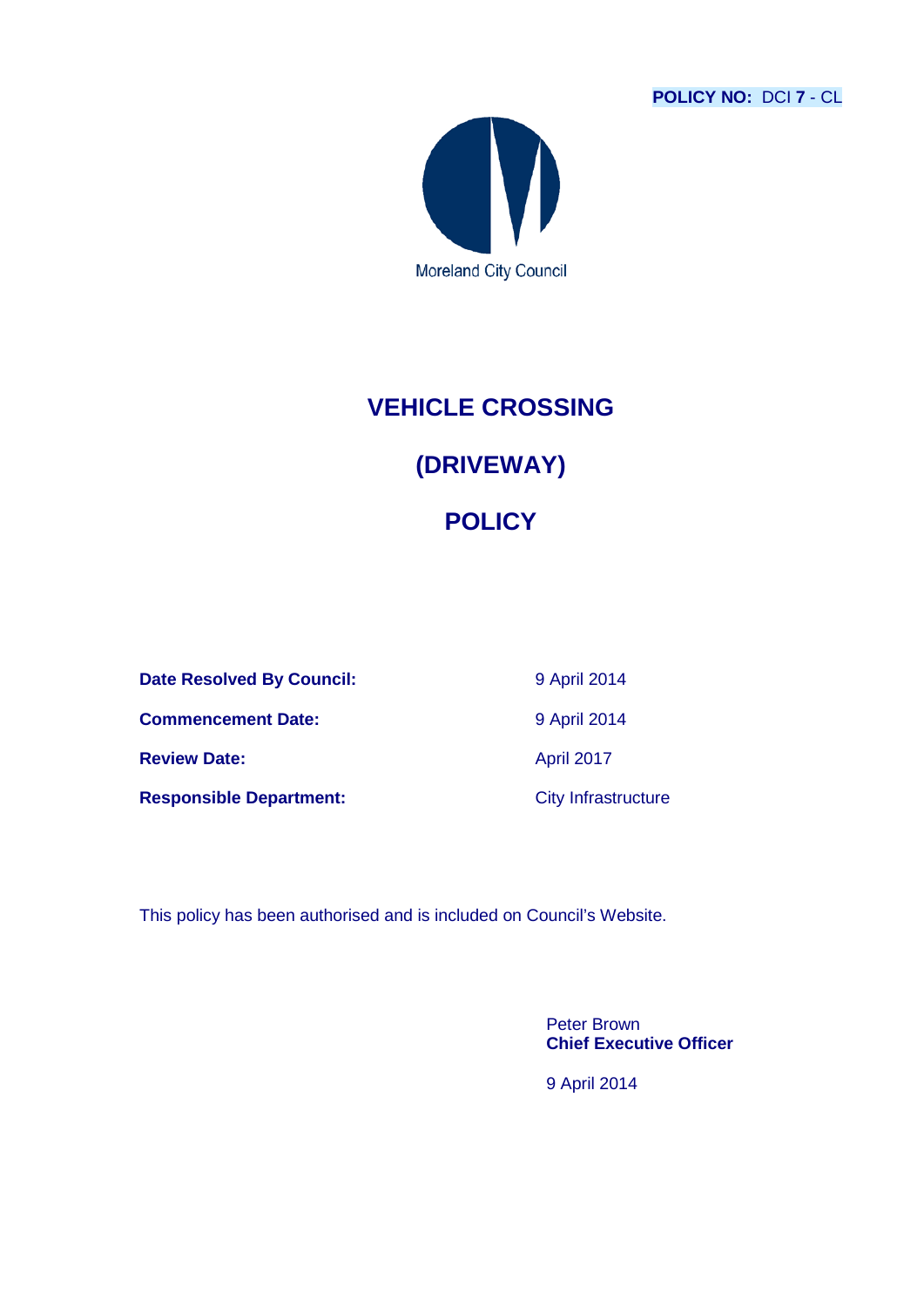## **1. PURPOSE**

This is Council's policy for assessing applications for new vehicle crossings to provide access to properties in the municipality of Moreland. The purpose is to state Council's aims and methodology and to provide an administrative framework for implementation.

## **2. OBJECTIVES**

## **2.1 Pedestrian Safety**

To minimise the number and width of locations where vehicles cross footpaths to enhance pedestrian safety.

## **2.2 Open Spaces / Vegetation**

To minimise the number and width of vehicle crossings to maximise nature strips for streetscape planting.

## **2.3 Character of Area**

To maintain and enhance the character of local residential streets.

## **2.4 On Street Parking**

To maximise the number of on-street parking spaces, recognising that on-street parking is a valuable community resource for residents, visitors, shoppers, employees, tradespersons, etc. Some strip shopping centres depend upon the overflow parking into nearby streets for commercial viability.

## **2.5 Design of Off-street Parking and Access**

To ensure new vehicle crossings will access internal driveways and off-street parking that meet the relevant standards.

## **2.6 Drainage**

To minimise the amount of stormwater run-off from impervious areas.

To ensure the operation of existing stormwater drainage pits are not affected.

## **2.7 Safety**

To maximise safety by ensuring vehicular movements associated with crossings are in predictable locations for vehicular traffic, pedestrians and cyclists.

## **2.8 Street Trees**

To retain existing street trees and avoid affecting their health, size, stability or future growth, particularly where they form a significant feature in the streetscape.

To avoid placing crossings where they can be affected by growth of street trees.

Where a Council street tree is removed for a vehicle crossing, to recover the removal, replacement and amenity values of that asset.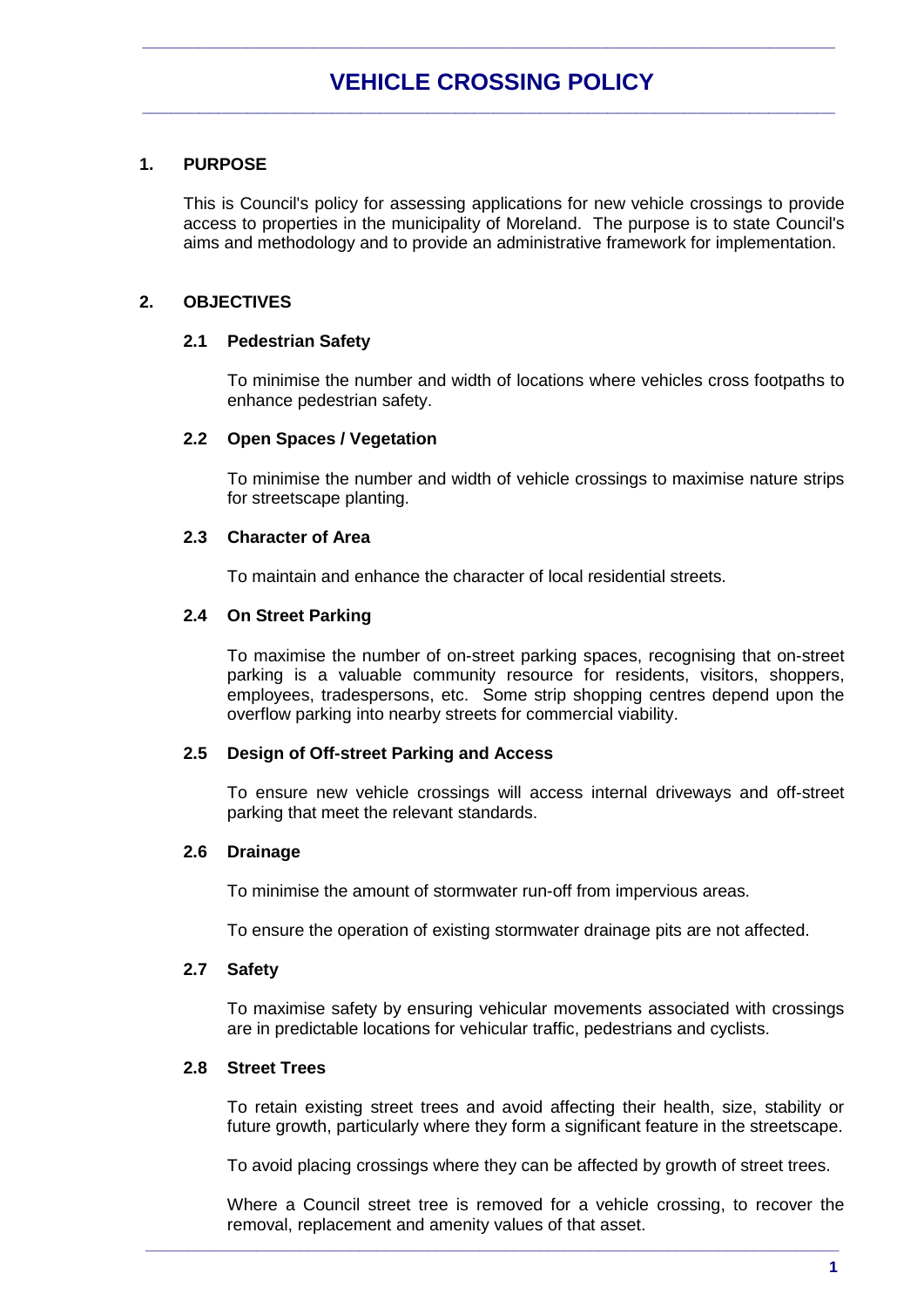## **3. BACKGROUND**

## **3.1 Vehicle Crossings**

A vehicle crossing, or crossover, is the area constructed between the road and the adjacent property to allow vehicles to legally cross the nature strip and footpath, consistent with the Road Rules, without damaging the nature strip and footpath.

## **3.2 Powers**

The powers of Council in relation to Vehicle Crossings are granted in Section 206 of the Local Government Act 1989 and are detailed under Schedule 10, Clause 12 of that Act. Council also has powers under Sections 12, 16 & 18 of the Environmental & Civic Assets Local Law 2006, and Part 8 of the General Local Law 2007.

## **3.3 Process**

Where applications for vehicle crossings comply with this Policy, the responsible officer will give a decision. Where an application does not comply with the Policy the applicant may be advised to amend the application or to put their application in writing with a detailed plan attached. Where discretion must be exercised in deciding whether a crossing is appropriate, Council Officers will take into account this policy and any related Policies including the site requirements of Victorian Building Regulations and Moreland Planning Scheme.

## **3.4 Changes**

The significant changes introduced by this Policy over the previous version include:

• Encourage turn-around areas in front of dwellings instead of a second vehicle crossing, where residents want to drive out in a forwards direction.

## **4. REFERRALS**

When an application for a vehicle crossing permit is received, it will need to be referred to others for comment under the following conditions:

## **4.1 New Developments**

Vehicle crossings that are intended for new residential, commercial or industrial developments will be assessed as part of the application for a Planning permit.

## **4.2 Heritage Overlay**

Where a property and/or a road is covered by a Heritage overlay in the Moreland Planning Scheme, an application for a planning permit is required. That process will assess the Heritage issues. See Council's City Development Department for heritage areas.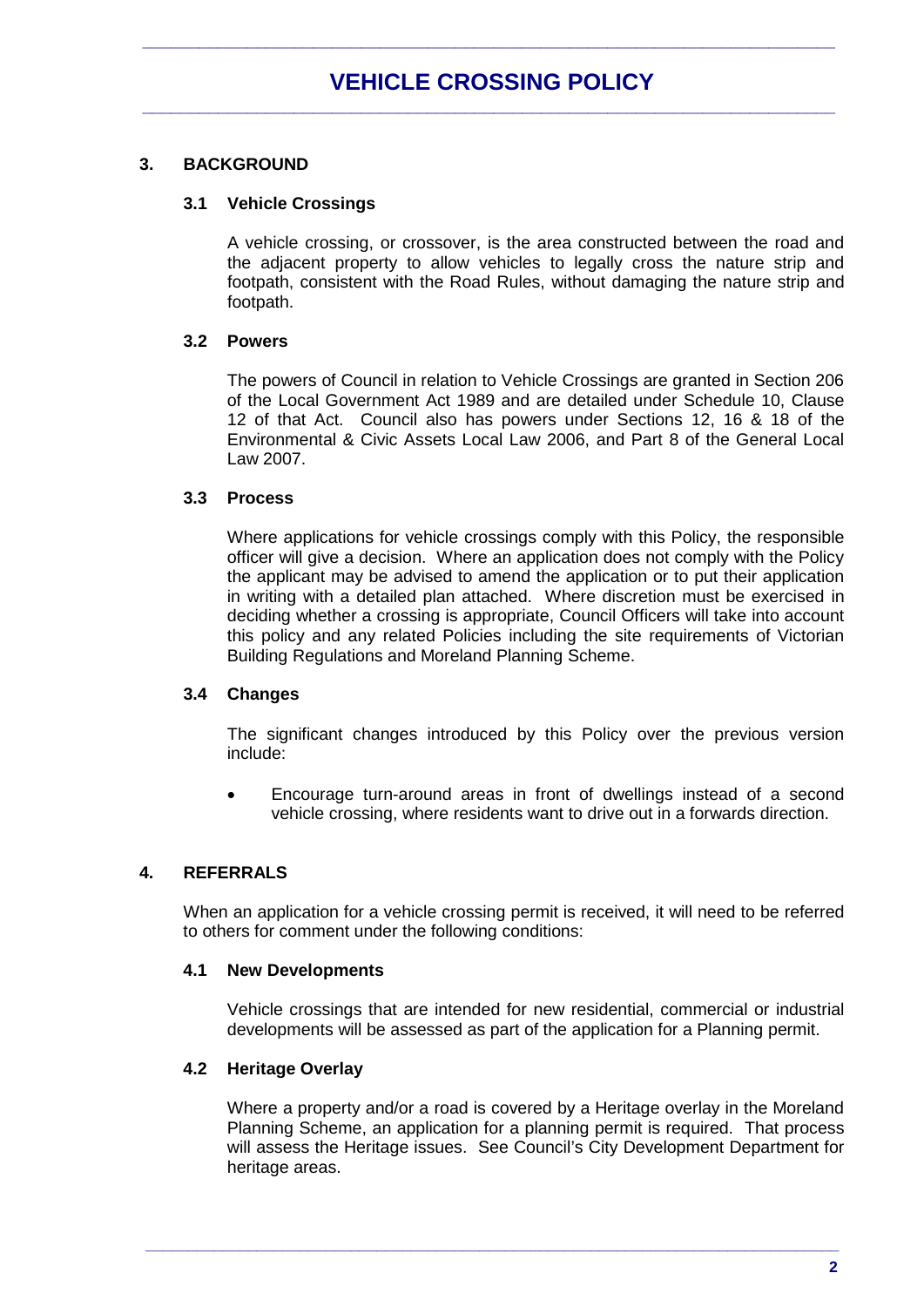## **4.3 Declared Main Roads**

Any proposal to install a new crossing or alter an existing vehicle crossing on any road where VicRoads is the Highway Authority (called Arterial Roads in the Road Management Act 2004, and called Road Zone Category 1 in the planning scheme), is required to be subject to a planning permit application process. This application will then be referred to VicRoads for comment as part of the planning permit application process. A map of VicRoads' roads within Moreland can be found at: <http://maps.vicroads.vic.gov.au/Website/declared/viewer.htm>

## **4.4 Street Trees**

The installation of vehicle crossings are resulting in the loss of street trees. Council has planted and maintained street trees for the benefit of the community and these gain value as they age to the streetscapes and the community. The Moreland Street Landscape Strategy states that vehicle crossings will not be permitted within 3 metres of the canopy of a street tree. This is because within this distance, the construction of the vehicle crossing will affect the health of these valuable trees. Any proposal for a vehicle crossing within 3 metres of the canopy of a street tree will be referred to Council's Open Space Unit.

## **5. GENERAL ASSESSMENT CRITERIA**

Applications for vehicle crossings are to be assessed in accordance with the following requirements in this Section, with reference to the Policy Objectives in Section 2 and include any applicable specific requirements of subsequent Sections:

## **5.1 Dimensions - Interpretation**

All dimensions of vehicle crossings or distances between vehicle crossings given in this document are measured at the boundary of the property regardless of any splay. A dimension of three metres may be written as 3m.

## **5.2 Neighbourhood Character**

The location of the proposed vehicle crossing must respect the existing neighbourhood character particularly in relation to existing on-street parking and street landscape (see Neighbourhood Character Guidelines and the Street Landscape Strategy on Council's website). It is to be noted that on-street parking is a more valuable community resource in inner suburbs and near activity centres than in other areas.

## **5.3 Minimise Number of Crossings**

Only one crossing is permitted for each single dwelling property, although in some circumstances a request for even a single vehicle crossing may not be successful.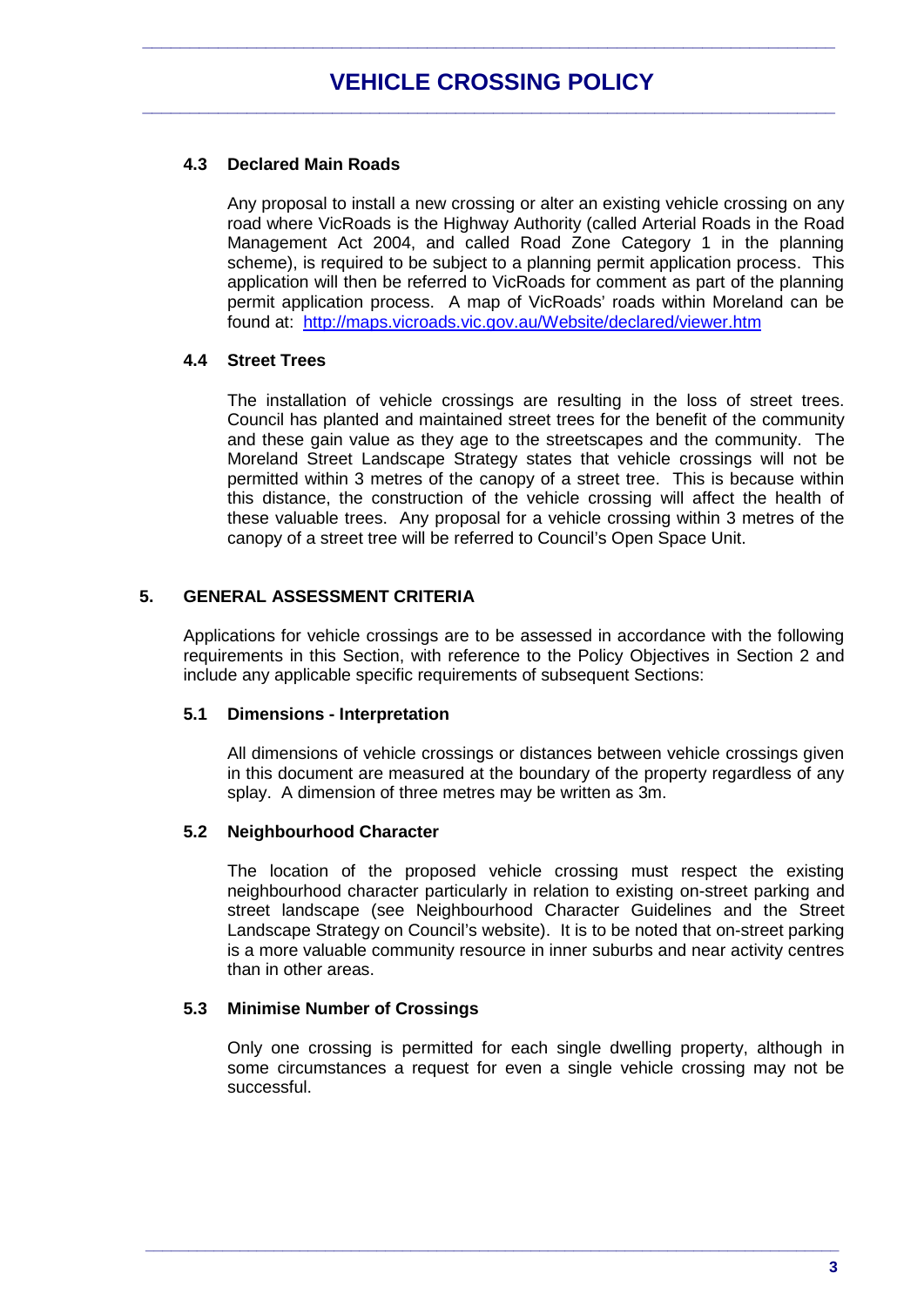## **5.4 Alternative Access Favoured over Vehicle Crossing**

Where alternative access is available to the property, for example, from a right of way, this is favoured to reduce/eliminate the need for a vehicle crossing, consistent with the Objectives in Section 2. Each application must be assessed having due regard to manoeuvrability in the right-of-way.

## **5.5 Gates**

Gates must not open outward onto the street as they will block pedestrian access contrary to the requirements of the Road Management Act 2004.

## **5.6 Location of Crossing**

Where practical, vehicle crossings should be located adjacent to, and form a double crossing with, the neighbour's crossing. This improves vehicular access into each property and increases the length of public footpath and nature strip to the next crossing.

Vehicle crossings must match the location and width of the internal driveway at the property boundary so cars do not drive partly over the nature strip and footpath. This requirement does not remove the need to meet the other This requirement does not remove the need to meet the other requirements in this policy.

Vehicle crossings are to align at 90 degrees to the property boundary and be constructed in accordance with Council's Standard Vehicle Crossing specifications.

## **5.7 Minimum Distance from Intersection**

No new vehicle crossing shall be located closer to a street intersection than 9 metres from the fenceline of the nearest street. This is to avoid a vehicle turning from one street into another and being surprised by a car reversing into the street.

Any application that contains an existing vehicle crossing within 9 metres of an intersecting street fenceline should be modified to relocate the vehicle crossing to remove this safety issue.

## **5.8 Minimum Distance between crossings**

An analysis of vehicles turning into properties from local streets has shown that vehicle crossings must be at least 8 metres apart to allow an on-street car parking space between the crossings in a typical street. A parked car will cause access difficulties if the distance is less than this. (see Attachment 1)

## **5.9 Street Trees**

New vehicle crossings are resulting in the loss of street trees. Council has planted and maintained street trees for the benefit of the community and these gain value as they age to the streetscapes and the community. The Moreland Street Landscape Strategy prohibits vehicle crossings within 3m of the canopy of a street tree. This is because within this distance, the construction of the vehicle crossing will affect the health of the trees.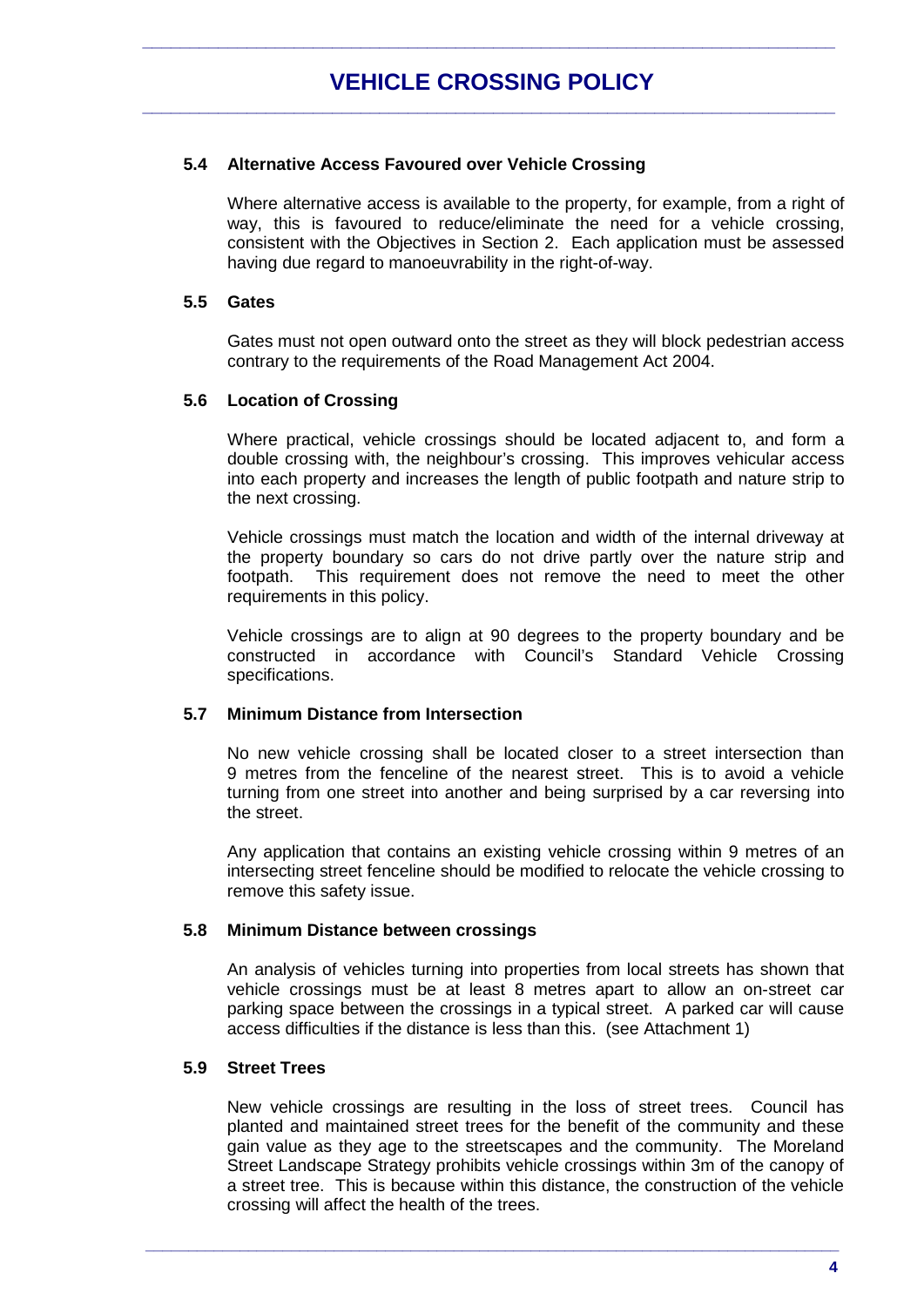If a property owner requests a tree be removed for a vehicle crossing, the tree will be assessed by Council's arborist. If the tree is mature and healthy, and the crossing permit is closer than the required Tree Protection Zone of the Australian Standard AS4970, then the vehicle crossing permit will not be supported. If the tree is deemed not significant, the fee charged to the applicant will include the calculated value of the tree, plus the cost of removal of the tree and the stump and the cost of planting and establishing an advanced new tree for two years. If a replacement tree is not warranted in that location, then one will be planted nearby.

#### **5.10 Relocation of Pits, Poles & Street Furniture**

Where the proposed crossing is close to any street furniture (eg pit, pole, public seat, etc), the applicant will be required to contact the owner of that asset and where required, alter or relocate that asset at the landowner's cost.

## **5.11 Drainage Pits**

A drainage pit must either be entirely within or entirely outside the new vehicle crossing. If this is not achievable, the pit and any associated pipes must be relocated to Council's standards.

If the pit is a side-entry type located at a low point in the street, the pit may be converted to a grated pit, but the road must be regraded to move the low point nearby and a new side-entry pit installed at the new low point. This is because grated pits block more easily than side-entry pits, causing flooding at the low point. All alterations are at the applicant's expense.

#### **5.12 Design of Internal Access and Parking**

If the design of the driveway or parking space inside the property does not meet the relevant standards, there is evidence that the vehicle crossing will be little used over significant periods of its expected 100 year life. The family that installed it may use it, but the next family finds it inconvenient to access, so they park on-street. This means that the community loses on-street parking and streetscape for little gain. Therefore the design of the internal driveway and internal parking space must meet the relevant standards. This assessment is also necessary because when drivers reverse through difficult bends, they are distracted from looking for pedestrians. Therefore the design must include:

- Where off-street parking is proposed between the front boundary and a building or other obstacle, the parking space must be at least 5.4 metres long for a single space and 10.8m long for a tandem space. This ensures that larger common vehicles (eg Commodore and Falcon station wagons) do not overhang the public footpath contrary to the Road Rules. This length is consistent with that required by the Australian Standard for Off-Street Parking (AS2890.1).
- Where the off-street parking space is proposed between the front boundary and a garage with a single panel tilt door, the set-back must be at least 6 metres from the street boundary because drivers park the vehicles further back to avoid the door hitting the car.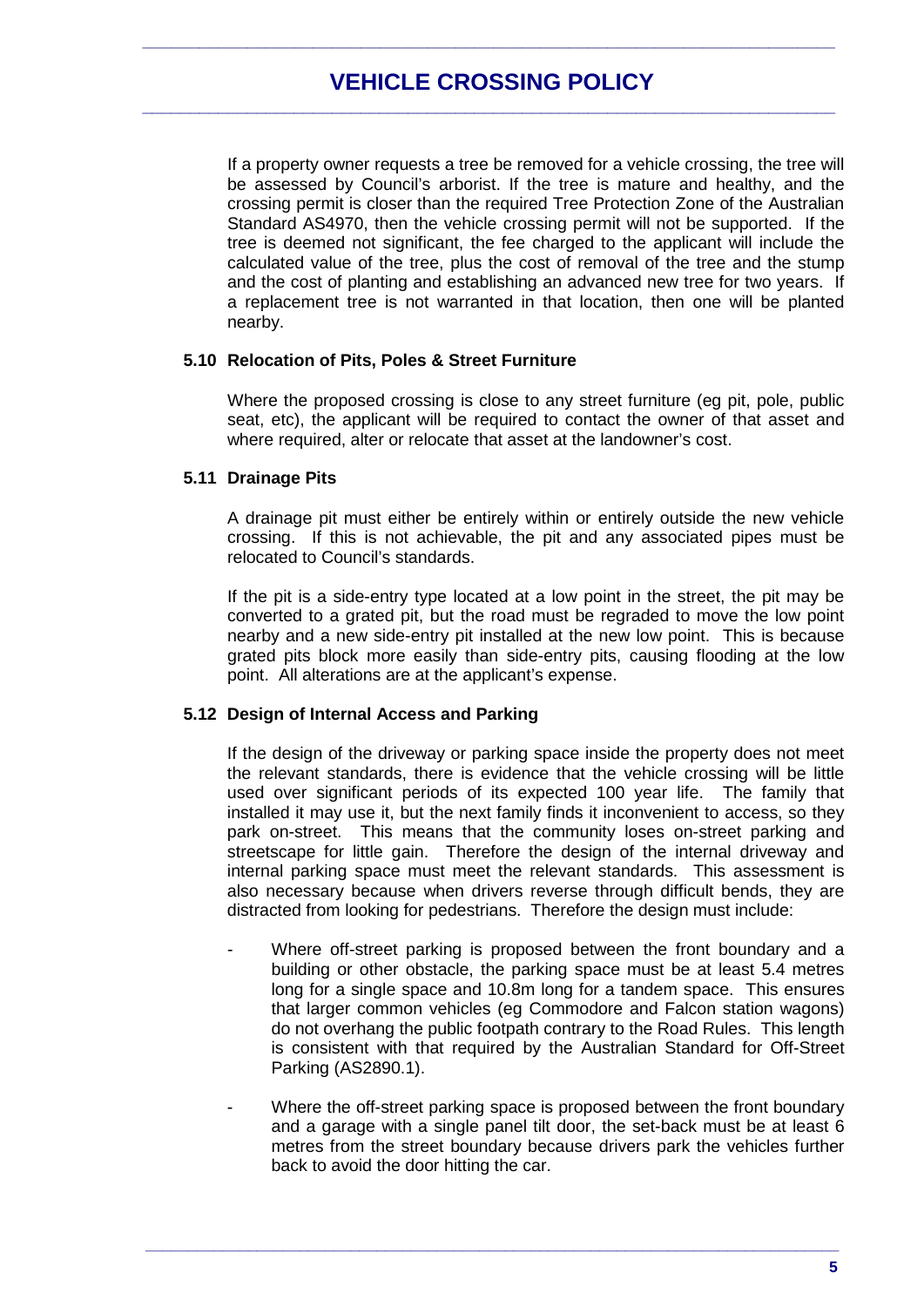- The parking space is to be 3.5 metres wide between any fence and/or building to allow pedestrian movement around the vehicle to access shopping and children within the vehicle.
- Any bend in the internal driveway must have a minimum radius of 4 metres on the inside radius, and 7.6 metres on the outside radius with the driveway at least 3m wide through the bend consistent with the requirements of both the Planning Scheme and the Australian Standards for Off-Street Parking (AS2890.1).
- The internal driveway must intersect the property boundary at 90 degrees to the street frontage and intersect the garage at 90 degrees to the garage door.

#### **5.13 Traffic Management**

If a new vehicle crossing impacts on traffic safety and warrants traffic management, then it must be to the satisfaction of the Director City Infrastructure.

Existing traffic management (e.g. a road hump, kerb extension, etc) that is in the way of the proposed vehicle crossing can only be relocated or modified with the permission of the Director City Infrastructure once the applicant has identified a suitable alternative location in consultation with the other affected properties, and such location complies with the relevant Traffic Engineering standards. All works are to be at the applicants cost.

#### **5.14 Vehicle scraping – Alternative Crossing Type**

Standard vehicle crossings in streets with a high pavement crown (e.g. steeper than 1 in 30) and/or with high property level at street boundary (e.g. over 200mm higher than the road channel invert for a crossing 3.5m between kerb and property) are prone to vehicles scraping as they drive over the crossing. If the street is classified as a local access street, applicants may need to apply for an alternative vehicle crossing to bridge over the channel invert to avoid the problem. Alternative vehicle crossings may be an obstacle to traffic and therefore will not be permitted in some locations, particularly arterial and main roads.

Applications for an alternative crossing must prove that scraping would otherwise occur by including a design and a survey plan showing levels of existing surface and proposed crossing, for approval. Council's Engineering Services Unit may be able to assist on a fee basis.

Alternative crossings can block the flow of debris in the road channel invert. The landowner is responsible for cleaning of debris associated with his/her alternative crossing as required by Clause 74 of the General Local Law 2007.

#### **5.15 Redundant Crossings**

Planning permits will normally require any redundant vehicle crossing to be removed. Where a planning permit is silent or does not exist, Council's Environmental & Civic Assets Local Law 2006 allows Council to direct a person to remove a vehicle crossing.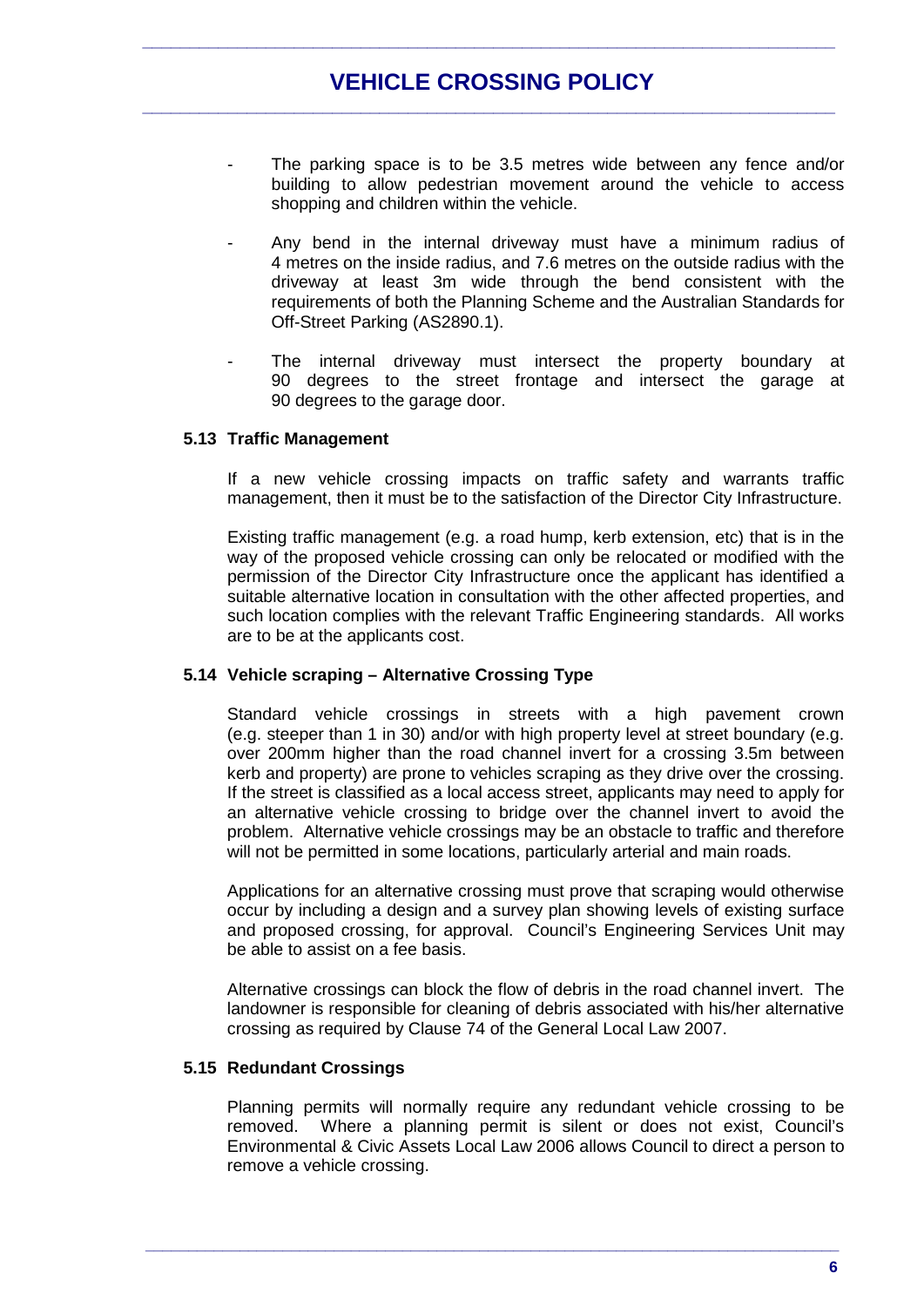## **5.16 Safety**

Where consistency with this Policy will reduce safety (such as a vehicle crossing in a roundabout, or reversing into an arterial road then exceptions can be considered by the Director City Infrastructure.

## **5.17 Right of Refusal**

Council reserves the right not to grant permission for a vehicle crossing in accordance with this policy. Section 6 includes an explanation of the appeal process.

## **6. RESIDENTIAL CROSSINGS**

In addition to the General Assessment Criteria above, the following assessment criteria applies to residential crossings.

## **6.1 Single Dwelling**

## **6.1.1 Narrow dwelling**

New vehicle crossings are not supported for single dwellings with a street frontage of less than 7.5 metres as they will not meet the Objectives and Criteria in this policy.

## **6.1.2 Number of Crossings**

Where only one dwelling exists or is proposed on the property, the maximum number of vehicle crossings that may be approved is one. Where residents want to turn around and enter the street in a forwards direction, a turn-around area or turn-table should be provided on-site.

## **6.1.3 Crossing Width**

The width of new vehicle crossings must be at least 3m wide and where they meet the other requirements in this policy can be up to a maximum of 4m wide.

## **6.1.4 Percentage of Street Frontage**

The width of the vehicle crossing must not take up more than 40% of the street frontage (consistent with the Planning Scheme standard in Clause 55.03-9, Standard B14).

## **6.1.5 Match Internal Driveway**

A new vehicle crossing may not be approved if the internal driveway at the street boundary does not match location and width of the proposed crossing. (see point 4.6)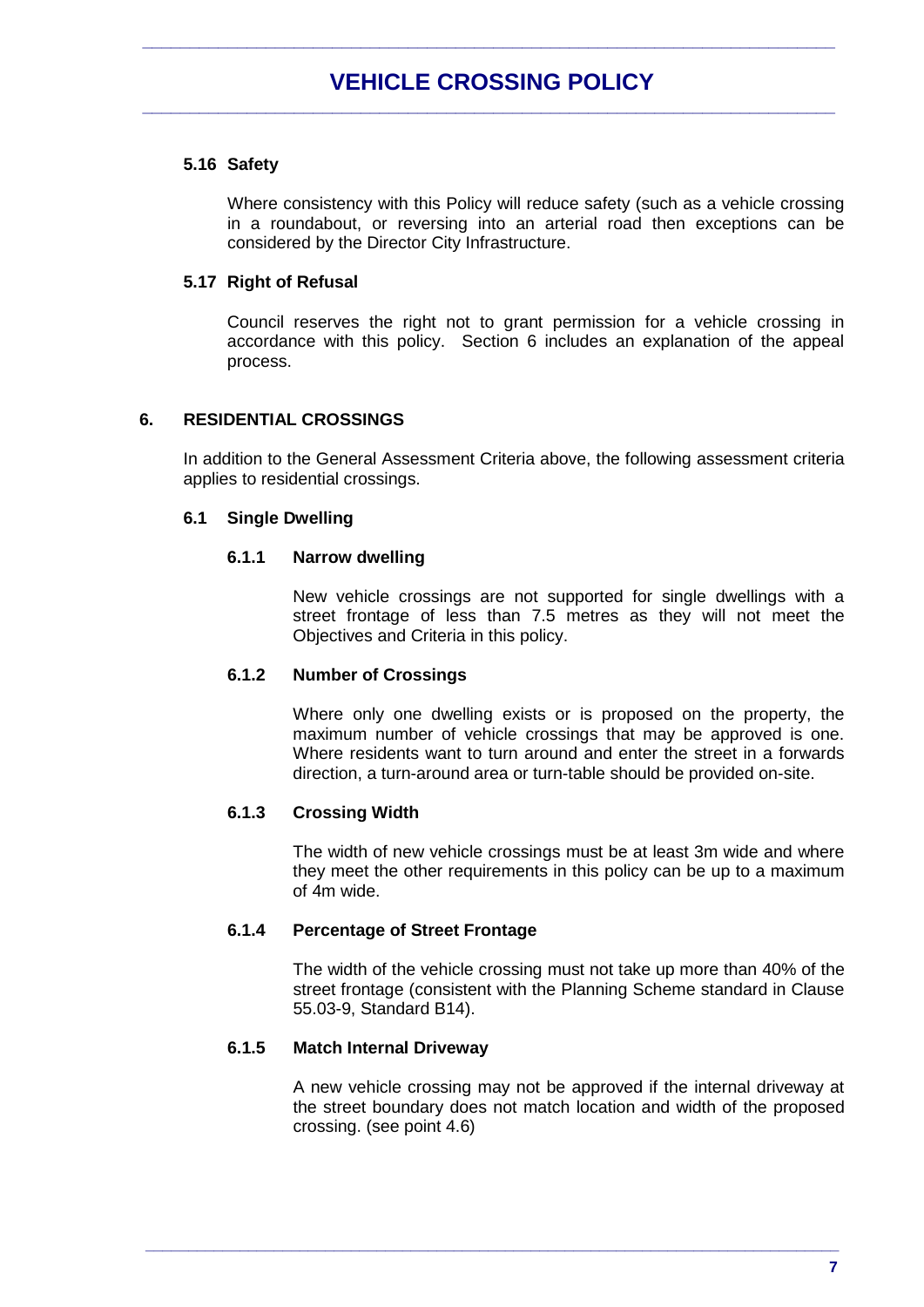## **6.1.6 Internal Driveway Width**

An internal driveway providing access to parking at the rear of a single dwelling is not considered practical unless the clear width between the dwelling (including downpipes, etc) and side fence (including fence posts) is at least 2.5 metres.

## **6.1.7 Site abuts two Roads**

Where a property with a single dwelling abuts two roads (not including a laneway) and the dwelling was not constructed under a planning permit, a second crossing can be considered provided it meets the requirements of Section 5.2 of this Policy and the Director City Infrastructure is satisfied that the on-site parking space is not in front of the dwelling in a manner inconsistent with other dwellings in the street.

## **6.2 Dual and Multi - Unit Development.**

## **6.2.1 Crossing Width**

The minimum width is 3 metres and greater widths can be considered depending upon an assessment of the practicality of the traffic and parking movements on the submitted site plan.

The total widths of the vehicle crossings must not occupy more than 33% of the frontage where the street frontage is over 20 metres and must not exceed 40% of the frontage where the street frontage is less than 20 metres, as required by the Moreland Planning Scheme (Clause 55.03-9, Standard B14).

## **6.2.2 Number of Crossings**

Due regard will be given to Moreland Planning Scheme, however more than one crossing may be permitted for a multi-unit site where it meets the requirements below:

- 6.2.2.1 A second vehicle crossing, located at least 8 metres from the first, may be permitted for multi-unit sites where the street frontage of the site is over 18 metres.
- 6.2.2.2 A second vehicle crossing, located at least 8 metres from the first, may be permitted for multi-unit sites where the street frontage is over 15 metres, only if:

- The new crossing will abut the neighbour's crossing and will be constructed as a combined crossing with the neighbour's; or
- The new crossing allows the main internal driveway to be along the southern boundary of an east-west site, so the private open space of each lot will have a northerly orientation.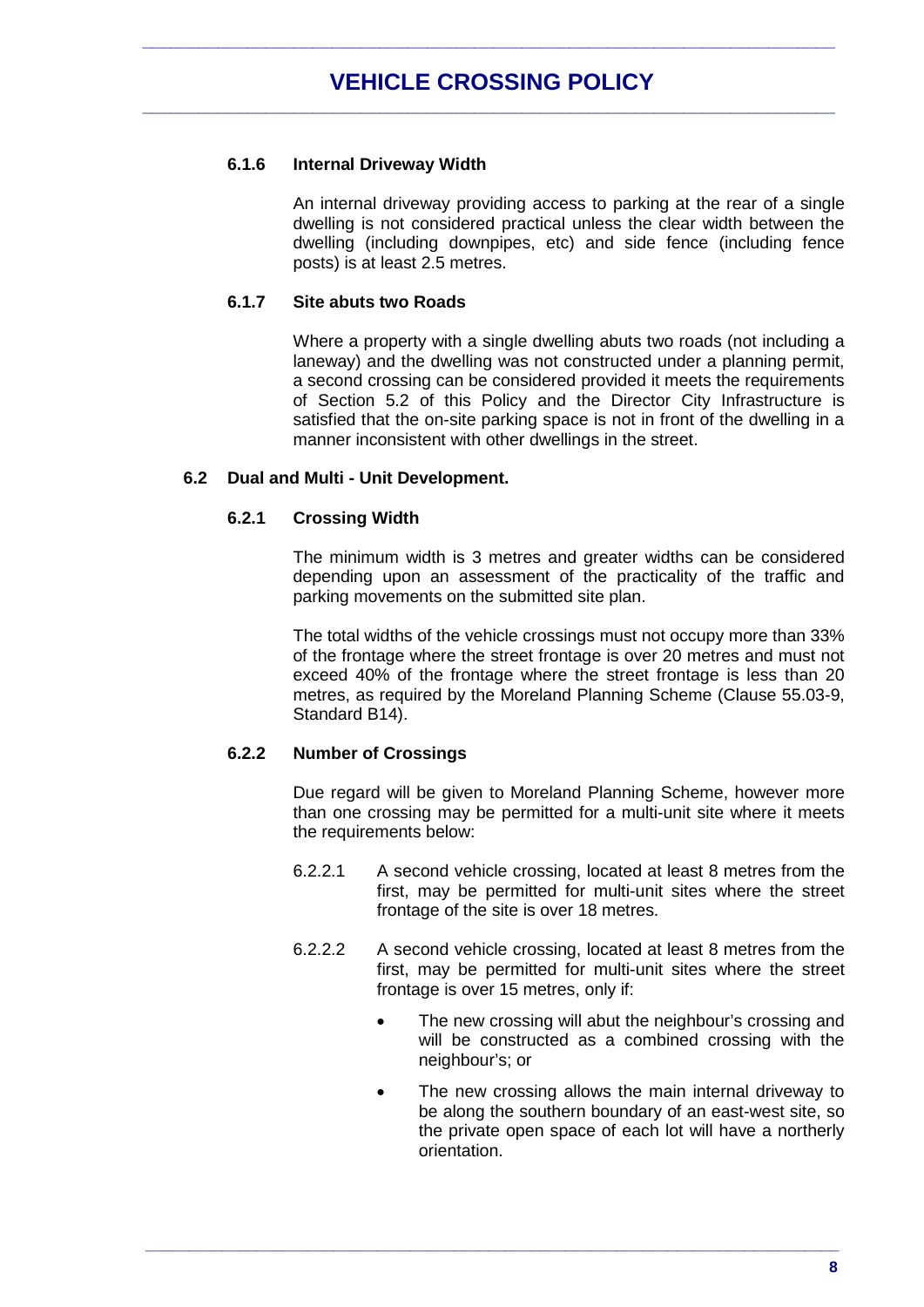## **VEHICLE CROSSING POLICY \_\_\_\_\_\_\_\_\_\_\_\_\_\_\_\_\_\_\_\_\_\_\_\_\_\_\_\_\_\_\_\_\_\_\_\_\_\_\_\_\_\_\_\_\_\_\_\_\_\_\_\_\_\_\_\_\_\_\_\_\_\_\_\_\_\_\_\_\_\_\_\_\_**

**\_\_\_\_\_\_\_\_\_\_\_\_\_\_\_\_\_\_\_\_\_\_\_\_\_\_\_\_\_\_\_\_\_\_\_\_\_\_\_\_\_\_\_\_\_\_\_\_\_\_\_\_\_\_\_\_\_\_\_\_\_\_\_\_\_\_\_\_\_\_\_\_\_**

6.2.2.3 A third crossing, each located at least 8 metres from the other, may be permitted where the frontage of the site is at least 30 metres wide.

However, for a property at the intersection of two roads, measure the frontage to the street, then deduct 9 metres from that frontage before comparing with the widths stated in this Point. (see Point 4.7 for reason).

#### **6.2.3 Internal Driveway**

- 6.2.3.1 Dual Occupancy An internal driveway for a single dwelling past an existing dwelling is not considered appropriate unless the width between the dwelling and side fence is at least 2.700 metres clear width unencumbered by eaves, other building service, fence posts, down pipes, equipment or structures.
- 6.2.3.2 Multi-Unit An internal driveway for more than one dwelling past an existing dwelling must be at least 3 metres wide consistent with the requirements in the Planning Scheme.
- 6.2.3.3 Design The internal driveway must intersect both the garage and the street boundary at 90 degrees and any bends on each side of the driveway must have an internal radius of at least 4 metres and an external radius of at least 7.6 metres to the respective tangent points, to allow the car to leave the garage and cross the footpath at 90 degrees.

### **7. NON-RESIDENTIAL CROSSINGS**

Minimum width 3 metres, but the width should match the turning circles of the larger vehicles that will use the crossing regularly.

Maximum width 7 metres.

Applications for crossings greater than 7 metres in width will be considered where it is shown by turning circles that the additional width is necessary.

#### **8. APPLICATION PROCEDURE**

Below is the application procedure for obtaining a vehicle crossing permit.

#### **8.1 Initial Assessment**

Applicants first contact Council (8311 4300) to arrange an initial site meeting with the responsible Council officer to discuss the concept.

Where vehicle crossings are associated with a planning permit, the applicant must produce a copy of the approved planning permit, both the Council-stamped plan and the permit conditions, at each agreed site inspection or meeting with the responsible Council officer.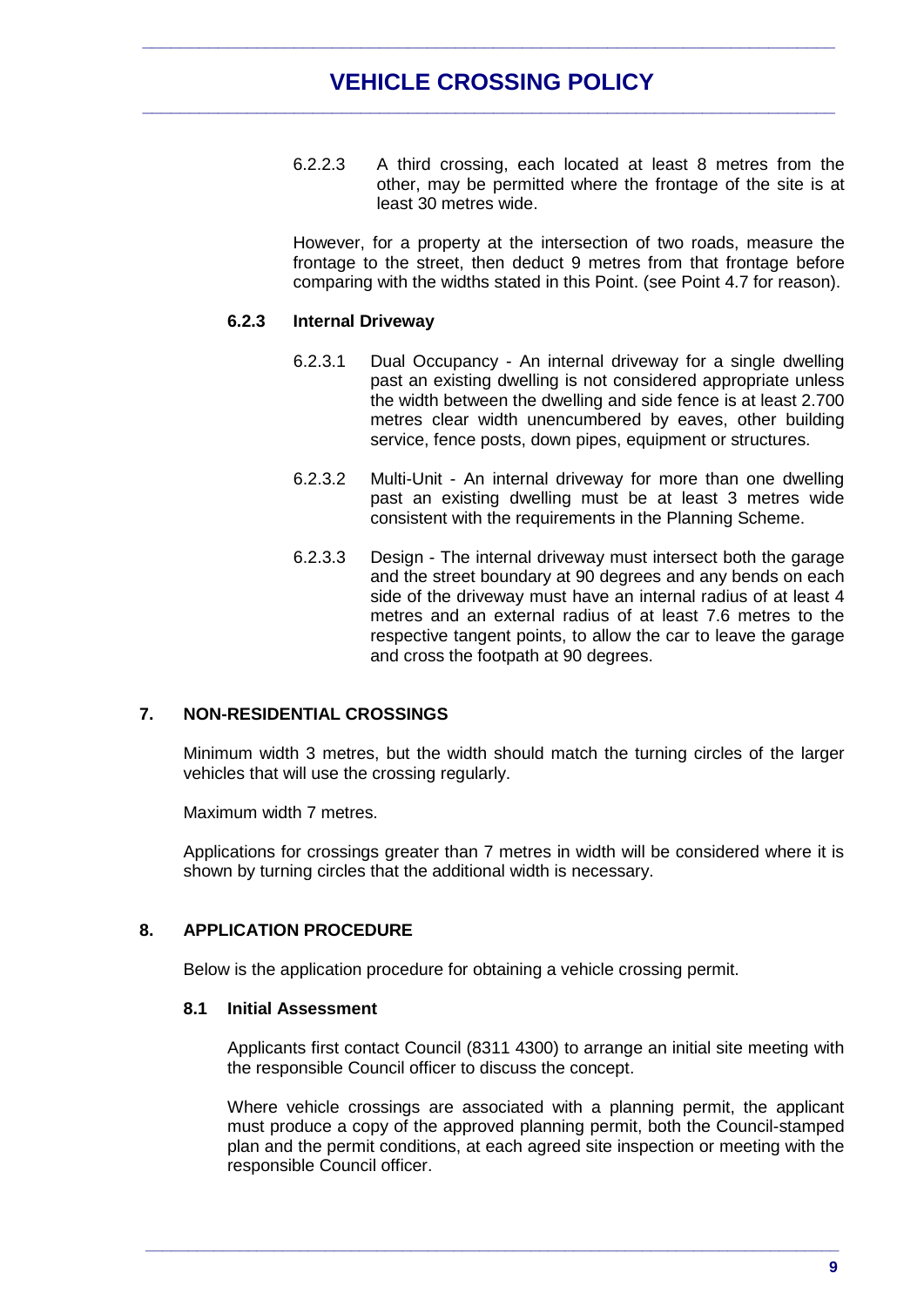After assessing the site conditions, the responsible Council officer will advise the applicant on the required actions.

Although the responsible Council officer may advise of the potential of vehicles scraping the proposed vehicle crossing, it may not be obvious by visual inspection. It is the landowner's responsibility to have the site properly surveyed to ensure the proposed vehicle crossing has adequate car clearance. Council will not accept liability if an approved vehicle crossing does not have adequate car clearance.

#### **8.2 Appeal**

Where the initial site meeting results in rejection of the proposed vehicle crossing, the applicant can appeal in writing to the Director City Infrastructure, with a plan attached drawn fully dimensioned at 1:100 scale, and specifically address why the relevant issues in Sections  $2 \& 3 \& 4 \& 5$  of this Policy should not apply in that circumstance.

## **8.3 Obtain Vehicle Crossing Permit**

When the initial site meeting or appeal gains 'in principal' support for a vehicle crossing, with or without conditions, the Vehicle Crossing permit must then be obtained prior to construction, from the Municipal Office, 90 Bell Street, Coburg 3058, upon paying the prescribed fee.

A copy of the standard crossing designs will be issued with the permit. A list of Council recommended contractors is available at this time.

#### **8.4 Pre-Pour Inspection**

The responsible Council officer must inspect and approve the excavation and site preparation prior to concrete being poured for the crossing to be accepted. The responsible Council Officer will require at least 2 business days notice.

#### **8.5 Final Inspection**

After approximately four weeks, a final inspection is carried out. Cost for any reinstatement/rectification works carried out by Council will be charged to the landowner/applicant.

## **9. STANDARD OF CONSTRUCTION**

Applicants must arrange for a suitable contractor to construct the vehicle crossing. A list of suitable contractors registered with Council is available on request. All vehicle crossings must meet current Council's specifications, requirements and standards, which are issued with the vehicle crossing permit. Applicants must ensure that the construction of the vehicle crossing will be to a standard acceptable to Council. A traffic management plan must be in place during construction to manage traffic, particularly pedestrians. Where work has been undertaken which is unsatisfactory or has been constructed without the responsible Council officer carrying out the pre-pour inspection, Council reserves the right to have all or part of the vehicle crossing reconstructed at the applicant's cost to ensure it meets Council's standard.